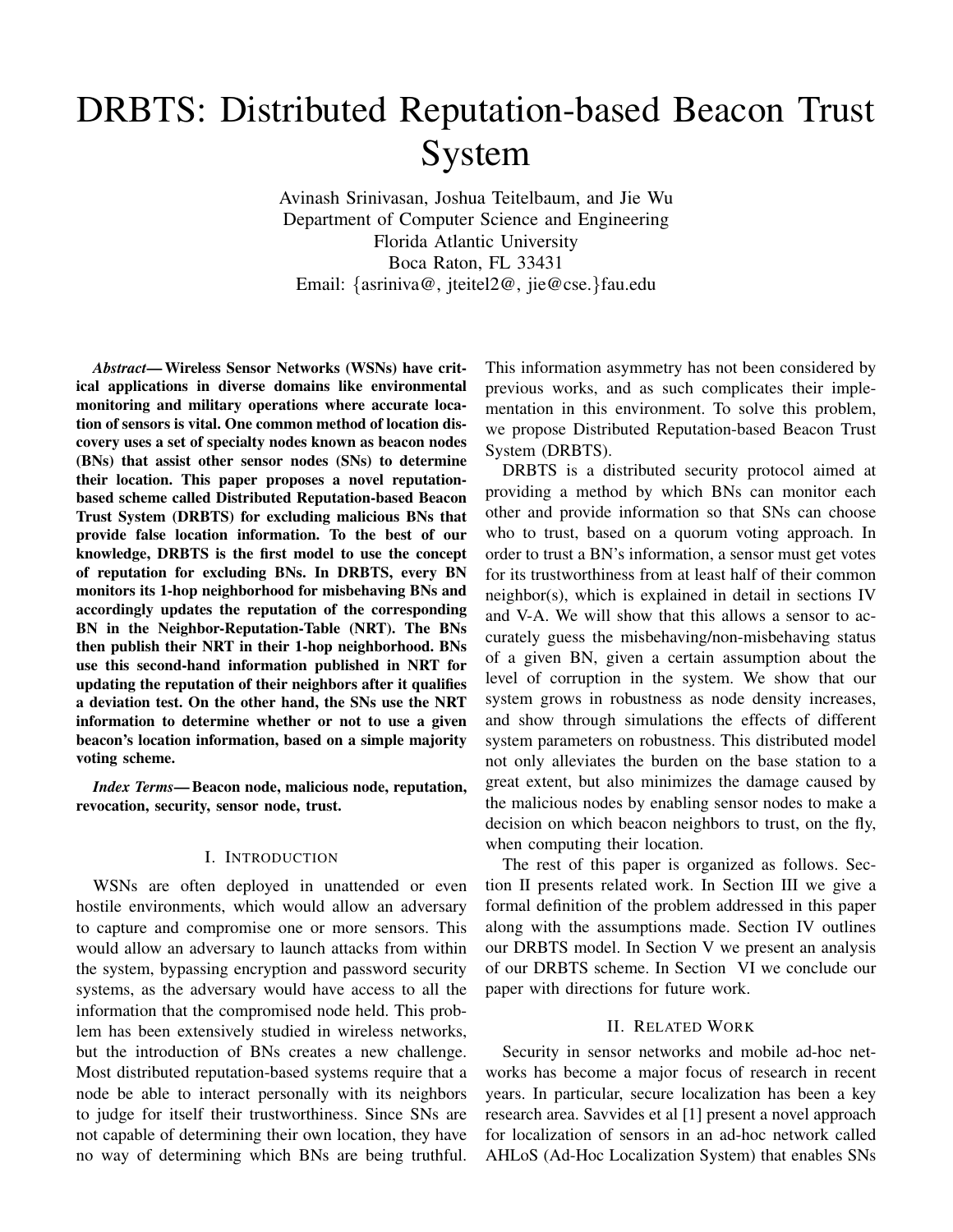to discover their locations using set distributed iterative algorithms. An extension to this was presented in [2]. Lazos and Poovendran [7] have addressed the problem of enabling sensors of WSNs to determine their location in an un-trusted environment and have proposed a range independent localization algorithm called SeRLoc. SeRLoc is a distributed algorithm and does not require any communication among sensors. In [8], Sastry et al introduced the concept of secure location verification, and show how it can be used for location-based access control.

Two techniques for improving throughput in ad-hoc networks were presented in [9]. One is the *watchdog*, which identifies misbehaving nodes and the other is the *pathrater*, which helps routing protocols to avoid these nodes. The watchdog system has often been used as the prototypical promiscuous monitoring system in subsequent research.

Michiardi and Molva [10] proposed CORE which has a watchdog along with a reputation mechanism to distinguish between subjective, functional and indirect reputation, all of which are weighted to get the combined reputation. Here, nodes exchange only positive reputation information. The authors argue that this prevents a false-negative (badmouthing) attack, but do not address the issue of collusion to create false praise. In CORE, members have to contribute on a continuing basis to remain trusted or they will find their reputation deteriorating until they are excluded.

Buchegger and Boudec [11] have presented CONFI-DANT with predetermined trust, and later improved it with an adaptive bayesian reputation and trust system and an enhanced passive acknowledge mechanism (PACK) in [12] and [15] respectively. Mundinger and Boudec [17] have presented a two-dimensional reputation system for protecting the system from liars to ensure cooperation and fairness in mobile ad-hoc networks. This system works based on a simple deviation test, i.e., nodes accept second-hand information only if it does not deviate too much from the node's reputation value.

Ganeriwal and Srivastava [16] proposed a reputationbased framework for sensor networks where nodes maintain reputation for other nodes and use it to evaluate their trustworthiness. They show that their framework provides a scalable, diverse and a generalized approach for countering all types of misbehavior resulting from malicious and faulty nodes. Like CORE, the authors have chosen only to disseminate positive interactions, in order to block false-negative attacks, but have shown interest in extending their work with a second metric similar to the one used by Mundinger and Boudec.

Finally, in [6], Liu and associates have presented a

suite of techniques that detect malicious beacon signals, identify malicious BNs, avoid false detection, detect replayed beacon signals, and revoke malicious BNs. Their revocation scheme works on the basis of two counters maintained for each BN, namely attack counter (Ac) and report counter (Rc). This system is a very simple example of a reputation-based system, in which nodes garner negative reputation for misbehavior. It is, to the best of our knowledge, the only current work to address the specific BN model with respect to WSNs. Our paper aims to extend [6] by introducing a reputationbased scheme.

#### III. PROBLEM DEFINITION

In this paper we consider a WSN consisting of  $n$  SNs  $s_1, s_2, ..., s_n$  and m BNs  $b_1, b_2, ..., b_m$ . We model the network as an undirected graph  $G = (V, E)$ , with the set of vertices V being the set of SNs and BNs and the set of edges  $E$  being the link between them. An edge exists between any two nodes that are in each other's communication range. Formally, the problem addressed in this paper can be stated as, "Given a network with BNs and SNs, how to exclude malicious BNs that provide SNs with incorrect location information?"

DRBTS is developed with the following underlying assumptions:

- 1) BNs are static after deployment. Malicious BNs can collaborate.
- 2) We are considering only dense networks. In order for a neighborhood to be resilient to  $k$  malicious BNs, there must be at least  $2k$  BNs in that neighborhood.
- 3) Location information is broadcast to the requesting sensor node by the BN, unlike [6] where it is unicasted.
- 4) Location information is not encrypted using a pairwise key, unlike [6]. We instead assume a networkwide group key for encryption, to allow promiscuous observation in the network, while preventing outsiders from overhearing.
- 5) We assume an ideal environment, such that transmissions are not lost due to collision or background noise. If two nodes are within each others' transmission range, they will always be able to communicate.

Table 1 is used as an index to the acronyms used throughout this paper.

#### IV. REPUTATION

Reputation is the opinion of one entity about another. In an absolute context, it is the trustworthiness of an en-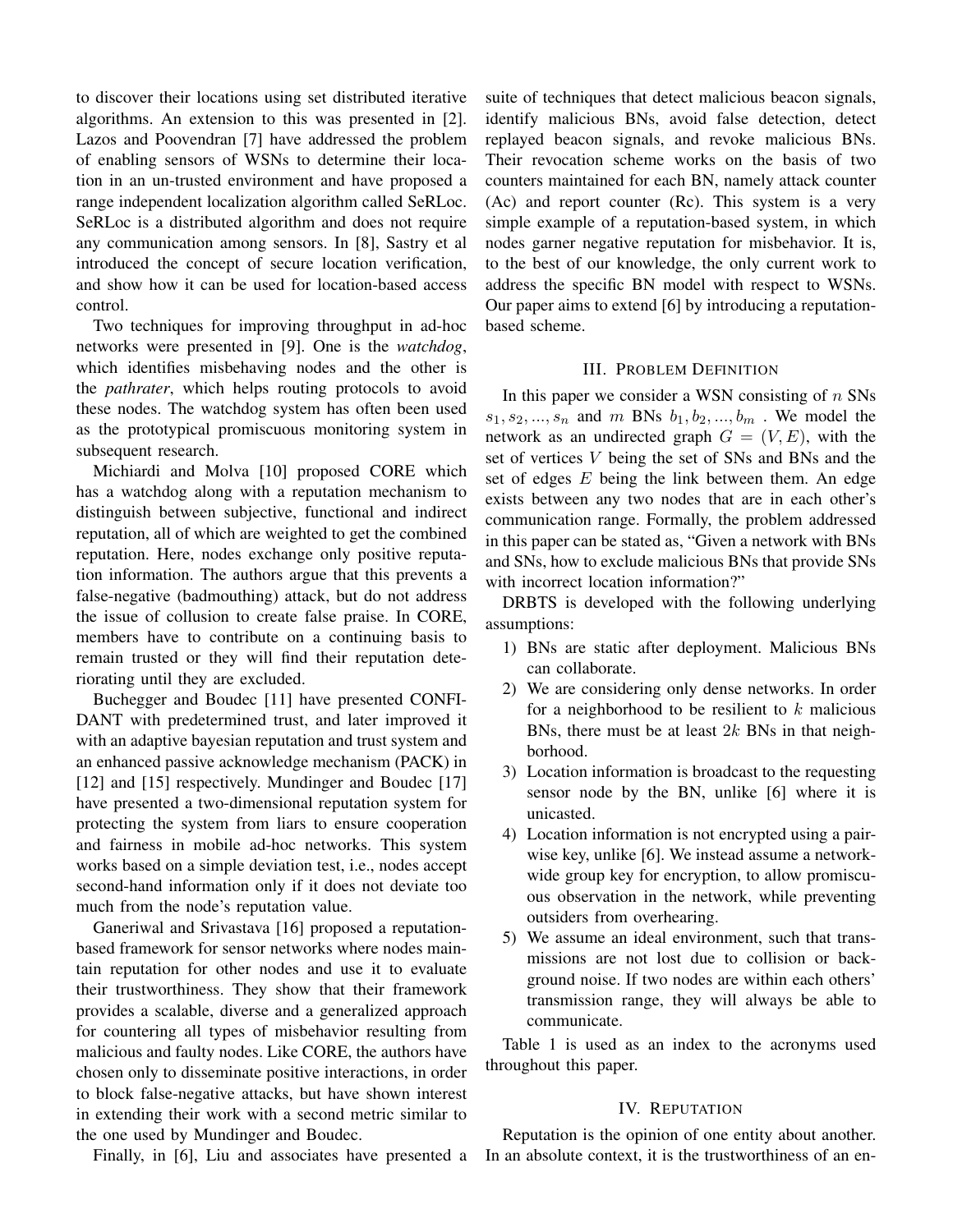# TABLE I

#### NOTATION INDEX

| $s_i, b_i$              | Sensor Node i / Beacon Node j                       |  |  |  |  |
|-------------------------|-----------------------------------------------------|--|--|--|--|
|                         |                                                     |  |  |  |  |
| SN, BN                  | Sensor Node / Beacon Node                           |  |  |  |  |
| $TBN_{s_i}$             | Trusted Beacon Neighbor Table of $s_i$              |  |  |  |  |
| $\overline{NRT}_{b,i}$  | Neighbor Reputation Table of $b_i$                  |  |  |  |  |
| $R_{i,j}$               | Reputation of $b_j$ in $NRT_{b_i}$                  |  |  |  |  |
| $N(s_i), N(b_i)$        | Neighbor Set of $s_i$ / $b_i$<br>Sensor Beacon Pair |  |  |  |  |
| $(s_i,b_i)$             |                                                     |  |  |  |  |
| $C(s_i,b_i)$            | Common Neighbor(s) set of $(s_i, b_j)$              |  |  |  |  |
| $RNG_{s_i}, RNG_{b_i}$  | Sensing/Transmission Range of $s_i$ / $b_j$         |  |  |  |  |
| $CLoc_{b_i}$            | Computed Location of $b_i$                          |  |  |  |  |
| $ALoc_{b_i}$            | Actual Location of $b_i$                            |  |  |  |  |
| $\overline{TLoc}_{b_i}$ | Location Transmitted by $b_i$                       |  |  |  |  |
| $+ve_{b_i}$             | Votes for $b_i$                                     |  |  |  |  |
| $-ve_{b_i}$             | Votes against $b_i$                                 |  |  |  |  |
| TH                      | Threshold below which $TLoc_{b_i}$ is discarded     |  |  |  |  |

tity. The foremost difficulty in adapting standard watchdog mechanisms to systems involving location-aware BNs is that the SNs do not have first-hand experience to compare second-hand information provided to them by BNs. Hence, without any assumptions, there is no way to determine who can be trusted. One logical method is to assume that the majority of BNs are honest. From there, one can use a simple majority principle to determine the truth.

Sensors in the DRBTS operate on the aforementioned simple majority scheme. Each BN is responsible for monitoring its neighborhood. When a sensor within its range asks for location information, it responds with its location, as do all other beacon nodes within the range of the requesting node. Due to the promiscuity of broadcast transmissions, a BN can overhear the responses of other BNs in its area. It can then determine its location using this claimed location of each BN and comparing them against its true location. If the difference is within a certain margin of error, then the corresponding BN is considered benign, and its reputation increases. If the difference is greater than the margin of error, then that BN is considered malicious and its reputation is decreased.

A decision must be made as to the status of a BN's reputation at time  $t = 0$ . The system can either assume that all nodes are good nodes (Reputation is 1 at  $t = 0$ ) until they do something bad, or it can assume they are bad nodes (Reputation is 0 at  $t = 0$ ) until they prove themselves. The benefit of the former is that the system needs no initial setup time. The main drawback is that it not only allows, but encourages nodes who have bad reputation to simply spoof a new ID, and re-enter the

system with fresh reputation. This is solved by assuming that an unknown beacon is untrusted, i.e., when a BN hears another BN responding for the first time, it sets the new BN's reputation to 0 before evaluating the transmission. Thus, there is no incentive for identity spoofing. The drawback to this is that the system begins at 0. No one trusts anyone else, and SNs cannot get location information. Our system assumes the untrusted model, but adds a method for BNs to bootstrap reputation. Each BN is given a small number of fake IDs, as in [6]. In periods of low network activity, a BN can use one of these IDs to disguise itself as an SN and request location information, triggering responses from nearby BNs. This allows reputation to build, even in the absence of network traffic. It should be noted, though, that there will still be a period of training as the bootstrap mechanism initializes the network to a stable state.

While this bootstrap mechanism allows for network traffic to be created where it is lacking, the reputation values can still take a considerable time to build. The commonly recognized solution to this problem is to allow neighbors to share their experiences. This allows for much more rapid buildup of information, but comes at the expense of security, as it makes the system vulnerable to false praise and slander. Another benefit of sharing second-hand information is that it tends to lead to a more consistent local view. In most systems, nodes will publish reputation information to their neighbors at certain time intervals. We have chosen to couple the publishing to dissemination of location information. In this way, the rate at which reputation information is published is directly tied to the rate at which the reputation changes.

So, when a SN sends a broadcast asking for location information, each BN will respond with a single broadcast. In this broadcast is both the location it is reporting, and its reputation values for each of its neighbors. Other BNs within the 1-hop neighborhood will evaluate these findings in light of their own using a deviation test [17], and incorporate the findings as explained later in this section. Meanwhile, the SNs will also receive these reports, and use them to form an opinion of their neighborhood. If a BN reports a trust value over the SN's trust threshold for another BN, the sensor counts that as a positive vote from the first BN to the second. For a BN  $b_j$  to be trusted by a SN  $s_i$ , it must have votes of trust from at least half of the BNs in the common neighbor(s) set,  $C(s_i, b_j)$ , of  $(s_i, b_j)$ . For example, in Figure 1,  $s_A$ 's neighborhood includes five BNs, i.e.,  $N(s_A) = \{1, 2, 3, 4, 5\}$ . In order for  $s_A$  to trust  $b_1$ , at least 1 other BN in  $C(s_A, b_1)$  must trust  $b_1$ . This will be a correct assessment, assuming there are no more than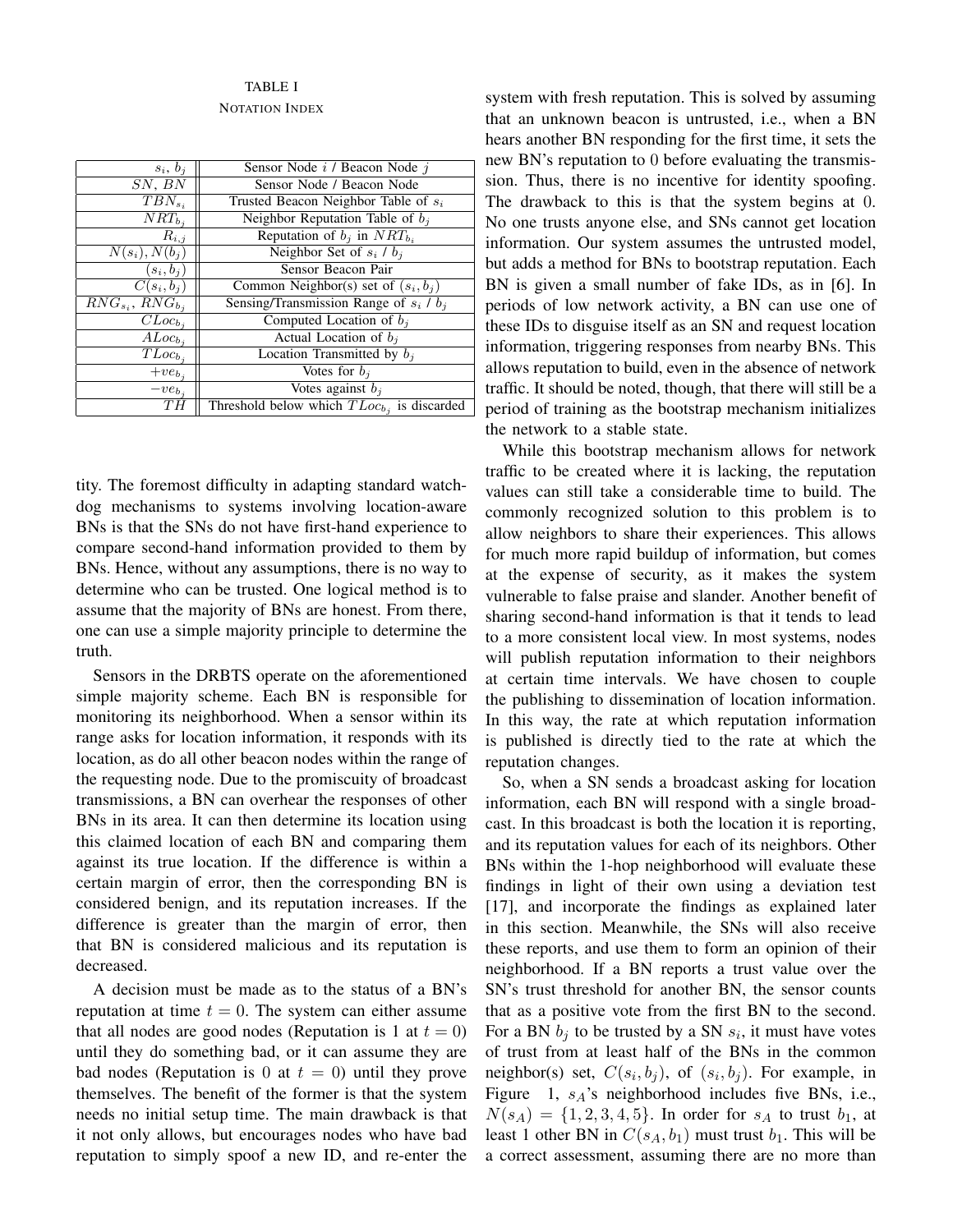

Fig. 1.  $N(s_A) = \{1, 2, 3, 4, 5\}$ ;  $N(b_1) = \{2, 5, 6, 7\}$ ;  $C(s_A, b_1) = \{2, 5, 6, 7\}$  $N(s_A) \bigcap N(b_1) = \{2, 5\}$ 



Fig. 2. (a) $RNG_{b_j} = RNG_{s_i}$ . (b) $RNG_{b_j} = 1.5 \times RNG_{s_i}$ .

# $k = 1$  malicious BNs in  $C(s_A, b_1)$ .

It is important to explain why the simple majority system works and is necessary. As has already been stated, we assume that there are malicious BNs in the system, and that they can cooperate with each other. Consider the Figure 1 above. Assume that nodes  $b_1$  and b<sup>5</sup> are malicious. If a simple system of *"If anyone trusts him, I trust him*" was used,  $b_5$  could send false praise of  $b_1$ , and  $b_1$  could falsely praise  $b_5$ . Similarly, if a system of "If anyone distrusts him, I distrust him" was used, b<sub>1</sub> could falsely accuse  $b_2$  of being malicious, and have her location information discarded. In our system, though, we can illustrate the majority rule's validity. Let us look at the sensor-beacon pair  $(s_A, b_2)$  in Figure 2(b). Their common neighbor(s) set, i.e.,  $C(s_A, b_2) = \{1, 3, 4, 5\}.$ Since there are 4 nodes in  $C(s_A, b_2)$ , we can survive a collusion of up to  $k = 2$  malicious nodes in  $C(s_A, b_2)$ . First, if  $b_2$  is good, that means it will get up to 2 negative votes, and 2 positive votes (from the malicious and the good nodes, respectively). If  $b_2$  is bad, then there can be at most 1 other malicious node in this neighbor-set, and so  $b_2$  will receive 3 negative votes, and 1 positive vote. Since a good node will always give a positive vote to another good node, and a negative vote to a discovered malicious node, only the malicious node's votes can vary. But since it is shown that even lying all the time, the malicious nodes cannot exclude a good node, and cannot falsely elevate a malicious node, this is acceptable.

*A. Algorithms*

# Algorithm 1

Construct  $N(s_i)$ 

1:  $N(s_i) \leftarrow \emptyset$ 

2: for each  $b_j$  that publishes  $TLoc_j$  and  $NRT_{b_j}$  that  $s_i$  can receive do

s:  $N(s_i) \leftarrow N(s_i) \bigcup b_j;$ 

4: end for

We recognize two classifications of information available to the reputation system.

- 1) A BN may overhear location information transmitted by another BN in its communication range. This observation is *first-hand information*.
- 2) BNs publish their gathered reputation information while responding to a request for location information. This is *second-hand information*.

Both these types of information are used by the BNs to update the reputation of their neighbors. For illustration of the first type of information refer to Algorithm 2A. Consider a network setup in which BNs  $b_i$ ,  $b_j$ , and  $b_k$ are 1-hop neighbors. To simplify the example, assume a SN outside of  $b_i$  and  $b_k$ 's range asks for location information.  $b_i$  responds by broadcasting its own location.  $b_i$ and  $b_k$  overhear. They then determine, using their own location, if they believe  $b_i$  is lying. They then update their  $b_i$  entry as follows, using  $b_k$  as the example.

$$
R_{k,i}^{New} = \mu_1 \times R_{k,i}^{Current} + (1 - \mu_1) \times \tau \tag{1}
$$

If the location was deemed to be truthful,  $\tau = 1$ , otherwise  $\tau = 0$ .  $\mu_1$  is a factor used to weight previous experience against current information. This factor can be varied according to system requirements. This is a simplified method of recording reputation, and more complicated representations, such as a Beta distribution [12], [16], may yield better performance. We have chosen a simplistic system for clarity, and will examine how more complicated systems influence performance in our future work.

When a node requests location information, every beacon neighbor of the requesting node will publish its Neighbor Reputation Table (NRT) (see Table II) along with its own location. To understand how a BN incorporates second-hand information from a neighboring BN let us refer to Algorithm 2B and return to the previous example. Assume that  $b_k$  is the publishing node.  $b_i$  receives  $R_{k,i}$   $R_{k,i}$ . Since  $b_i$  does not maintain an entry in its NRT about itself,  $R_{k,j}$  is discarded. Before incorporating  $R_{k,i}$ ,  $b_j$  first performs a simple deviation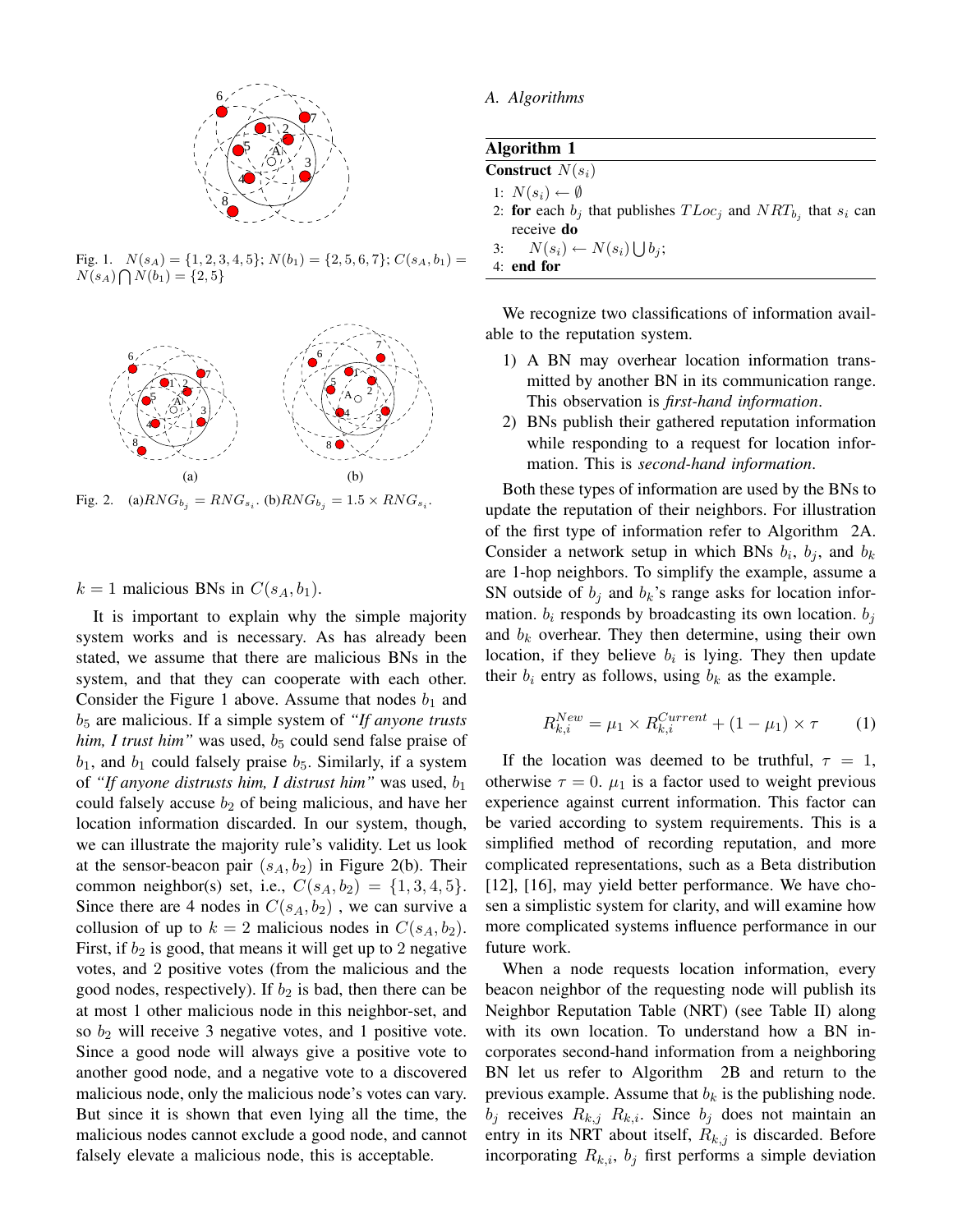# Algorithm 2 Reputation Update

A: Firsthand Reputation: 1: for each  $TLoc_{b_i}$  do 2: if  $b_i \notin NRT_{b_k}$  then 3:  $R_{k,i} \leftarrow 0$ 4: end if 5: compute  $CLoc_{b_k}$  using  $TLoc_{b_i}$ ; 6: if  $CLoc_{b_k} - ALoc_{b_k} < TH$  then 7:  $R_{k,i}^{New} = \mu_1 \times R_{k,i}^{Current} + (1 - \mu_1);$ 8: else 9:  $R_{k,i}^{New} = \mu_1 \times R_{k,i}^{Current};$ 10: end if 11: end for

# B: Secondhand Reputation:

1: for each  $NRT_{b_k}$  published do 2: **for** each receiving  $b_j \in N(b_k)$ :  $j \neq k$  **do** 3: **for** each  $b_i \in N(b_k) \cap N(b_j)$  :  $i \neq j \neq k$  **do** 4: **if**  $|R_{j,i}^{Current} - R_{k,i}^{Current}| \le d$  then 5:  $R_{j,i}^{New} = \mu_2 \times R_{j,i}^{Current} + (1 - \mu_2) \times R_{k,i}^{Current};$ 6: else 7:  $R_{j,k}^{New} = \mu_3 \times R_{j,k}^{Current};$ 8: end if 9: end for 10: end for 11: end for

|                 | $R_{i,j;\forall j\neq i}$ |                  |  | +ve Vote | -ve Vote |
|-----------------|---------------------------|------------------|--|----------|----------|
|                 | 0.83                      |                  |  |          |          |
| κ               | 0.47                      |                  |  |          |          |
|                 | 0.93                      |                  |  |          |          |
| <b>TABLE II</b> |                           | <b>TABLE III</b> |  |          |          |

A SAMPLE  $NRT_{b_i}$ .

test as follows.

$$
|R_{j,i}^{Current} - R_{k,i}^{Current}| \le d. \tag{2}
$$

A SAMPLE  $TBN_{s_A}$ .

If the above deviation test is positive, then the information is considered compatible with  $b_i$ 's first-hand experience, and is accepted.  $b_j$  then updates  $R_{j,i}$  in  $NRT_{b_j}$  as follows

$$
R_{j,i}^{New} = \mu_2 \times R_{j,i}^{Current} + (1 - \mu_2) \times R_{k,i}^{Current}.
$$
 (3)

However, if the deviation test in equation 2 is negative, then the published information is considered to deviate too much from its own first-hand experience, and is disregarded as incompatible information. In order to discourage nodes from publishing false information, the *lying* node's reputation is decreased as follows

$$
R_{j,k}^{New} = \mu_3 \times R_{j,k}^{Current}.
$$
 (4)

Note that this is equivalent to  $b_j$  overhearing  $b_k$  giving false location information. In both cases,  $b_k$ 's reputation is reduced for providing false information, but in different amounts. Also, in DRBTS, we don't have to worry about a node that first detects a misbehaving node getting punished since its findings will deviate from the public opinion. This is because, location information and NRT is broadcast locally and can be detected by all the nodes in the neighborhood simultaneously. Hence, a benign node's findings will never deviate too much from the honest public opinion.

The SN  $s_i$ , on receiving the location information  $(TLoc_{b_j})$  and  $NRT_{b_j}$  broadcast by its beacon neighbor  $b_i$ , after a certain time-out delay, assumes all BNs have answered and then tabulates results as follows.  $s_i$  first constructs  $N(s_i)$  using Algorithm 1B. Then, for each  $b_j$  in  $N(s_i)$ , it counts the number of  $+ve_j$ votes and the number of  $-ve_j$  votes, storing them in a table called Trusted Beacon Neighbor (TBN) similar to NRT (see Table III). Then, finally location information from remaining beacon neighbors is used to calculate its location. Once the location is computed, the  $TBN$ is flushed to free up memory since the BNs are already keeping track of long term reputation. In equations 1, 3, and 4,  $\mu_1$ ,  $\mu_2$ , and  $\mu_3$  respectively are system dependant parameters and are each range bound between 0 and 1. They each decide the extent to which past history can be discounted and substituted with most recent behavior.

## V. ANALYSIS

## *A. Common Neighbor(s) Set Requirement*

The extent to which SNs can withstand collusion depends on the size of their common neighbor(s) set. For a SN to withstand a collusion of  $k$  malicious BNs in its neighborhood, its common neighbor(s) set with any beacon neighbor should have at least 2k BNs. Therefore, the robustness and performance of DRBTS depends on the size of the common neighbor(s) set. Any violation of the size requirement of the common neighbor(s) set will result in degraded system performance and may result in breach of security.

DRBTS has been modeled as an undirected graph. For details please refer to section III. The set of vertices  $V = v_1 \bigcup v_2$ . Here,  $v_1 = \{s_1, s_2, ..., s_n\}$  and  $v_2 =$  ${b_1, b_2, ..., b_m}$  where *n* and *m* are system dependant parameters and represent the number of SNs and BNs respectively. The sensitivity of the system and its performance for different values of  $n$  and  $m$  have been studied through simulations and results will be presented in section V-B. Let  $N(s_i)$  and  $N(b_j)$  represent the neighbor set of SN  $s_i$  and BN  $b_j$  respectively. When we say neighbor set, we are always referring to the beacon neighbor set as beacon nodes are of our interest. We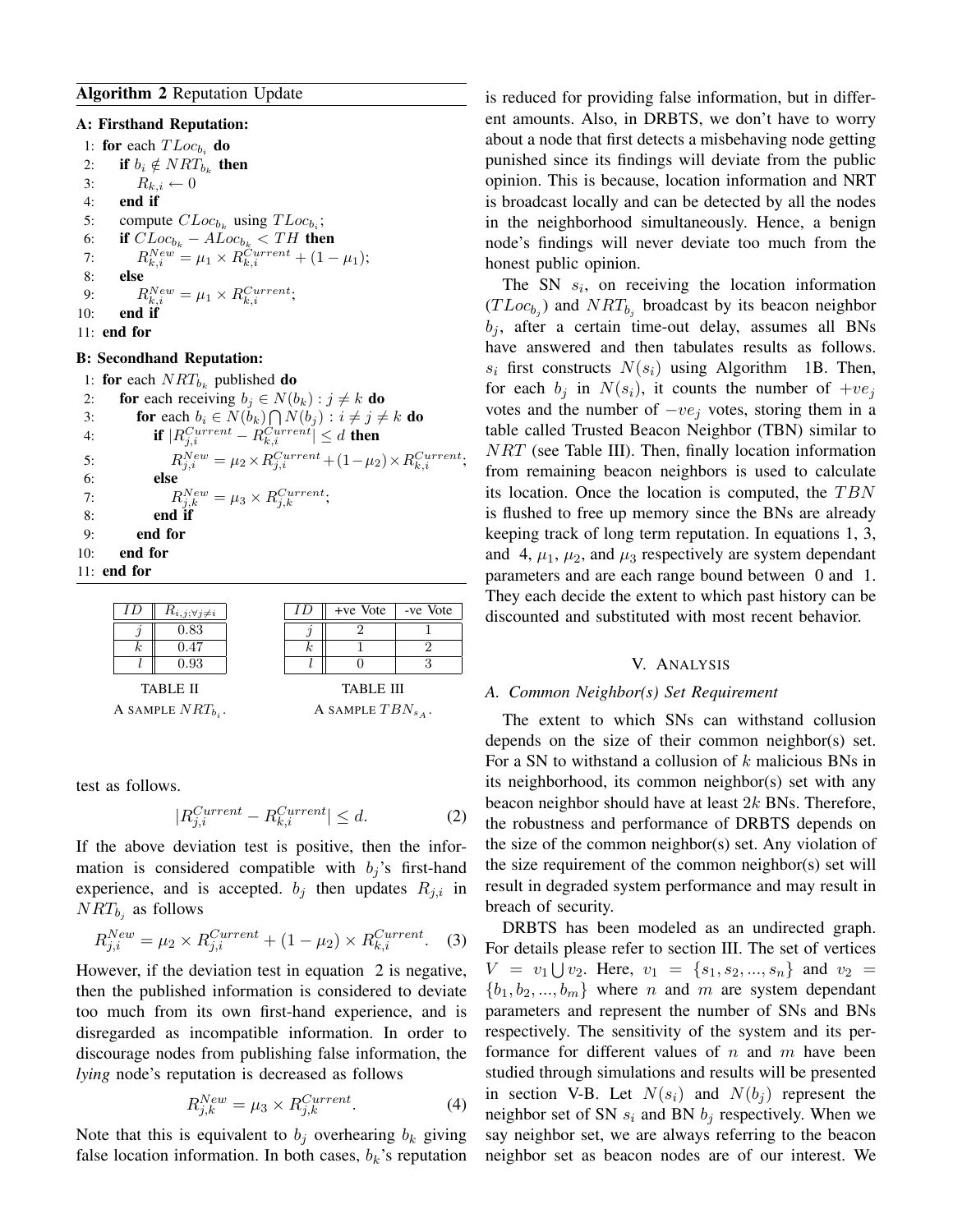

Fig. 3. (a) SN:BN ratio varied with fixed n=1000. (b) n varied from 500-2000 in steps of 500 with SN:BN ratio fixed at 80:20.

will now look at how the size of  $C(s_i, b_j)$  affects the performance of the system and what is the minimum size of  $C(s_i, b_j)$  needed to defeat a collusion of k malicious nodes. We know that

$$
C(s_i, b_j) = N(s_i) \bigcap N(b_j)
$$
 (5)

The value of  $C(s_i, b_j)$  determines the extent to which the system is robust against collusion. For a network with  $k$  malicious BNs that can potentially collude, the worst case scenario occurs when all the k are in  $N(s_i)$ . However the chances that this scenario occurs is very unlikely. In any event, the system must have, on average, a minimum of 2k beacon nodes in  $\forall j, C(s_i, b_j)$  for a completely robust system. Therefore, the equation below gives the necessary and sufficient condition for a robust system.

$$
\forall_{i,j}, C(s_i, b_j) = 2k \tag{6}
$$

#### *B. Simulation and Results*

Our simulation has been done on a custom-built Java simulator. The simulation results show how different variables affect the common neighbor(s) set requirement and consequently the robustness of the system. The higher the average number of neighbors, the greater the corruption the network can withstand. The simulation results help in understanding how various factors affect performance and can allow for informed decision making, based on the expected chance of node corruption, as well as give an idea of the system's tolerance of failing nodes.

For each trial in the simulation, a field of 100mx100m was randomly seeded with uniformly distributed SNs and BNs. A trial was examined by taking 200 random sensorbeacon pairs and measuring the size of their common neighbor(s) sets. 500 trials were performed and averaged together for statistical stability. We plot the misbehavior density against the percentage of SNs that have sufficient neighbors to withstand collusion in their neighborhood.

In Figure-  $3(a)$ , we examine the effect of varying the ratio of BNs to SNs on the robustness of DRBTS. The network was deployed with 1000 SNs, and the number of BNs was varied to get the appropriate ratios. The transmission range for both SNs and BNs was fixed at 20m. SN to BN ratios of 95:5, 80:20, 66:33, and 50:50 were tested, and the system performed the best with 50:50 ratio. However, ratios of 80:20 and 66:33 also performed very well. With an 80:20 ratio, 50% of SNs can withstand a collusion of  $k = 5$  malicious node in their neighborhood where as in 66:33 ratio they can withstand up to  $k = 8$ . It is evident from the results that higher the number of BNs the more robust DRBTS gets.

Similarly, we have studied the impact of the total number of nodes on the robustness of DRBTS. The results are presented in Figure- 3(b).

# *C. Overhead*

The proposed DRBTS has some additional overhead. It requires extra memory to store the NRT and TBN. Publishing first-hand information adds to the communication overhead while calculating and updating the reputation of neighboring nodes lends itself to computational overhead. However, by combining publishing the NRT with location transmission, we mitigate the communication overhead to a large extent and almost reduce it to as much in the base model [6]. Also, using a networkwide group key over the pairwise keys, as used in [6], compensates for the memory overhead introduced by the storage of NRTs and TBNs. Additionally, because the reputation system is distributed, there is no information bottleneck at the base station and there is less network traffic.